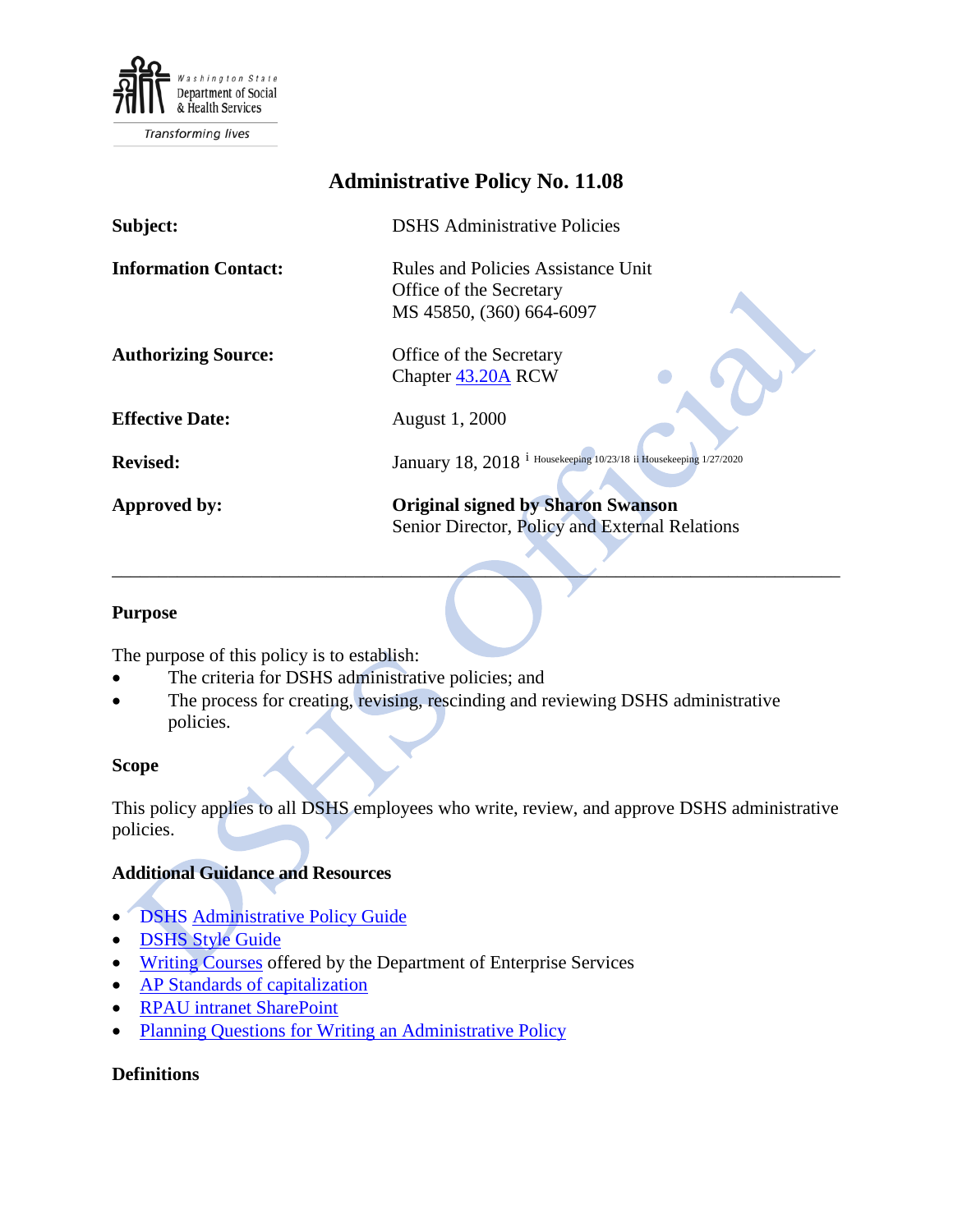Administrative Policy No. 11.08 January 18, 2018 Page 2

**Accounting administrative policies:** Are DSHS administrative policies that focus on DSHS accounting issues and are written or revised by the Facilities, Finance and Analytics Administration (FFAA). Accounting policies are located in DSHS administrative policy chapter 19.

**Administrative policy:** Is a department-wide directive that is approved at the executive level by either the senior director of policy and rules, the assistant secretary of FFAA, or the senior director of human resources, as appropriate. An administrative policy regulates the internal management of DSHS and the actions of its employees in more than one administration.

**Chief officers:** Are the chief financial officer, chief information officer, and the chief risk officer.

**Effective date:** Is the date a DSHS administrative policy was first published. This date remains the same throughout the life of the policy.

**Executive review:** Is the second level of required review by key reviewers at the executive level for comment.

**Final signature review:** Is the third level of required review for obtaining final approval and signatures.

**Housekeeping change:** Is a change to a phone number, name, or address in a DSHS administrative policy, or a clarification that does not change the effect of the policy.

**Initial review:** Is the first level of required review by division directors and other key internal reviewers for comment.

**Policy writer:** Is the person responsible for writing or revising a DSHS administrative policy and completing sunset reviews.

**Review and approval form:** Is DSHS form [02-003A](http://forms.dshs.wa.lcl/) entitled "Review and Approval of DSHS Administrative Policies" used when circulating a draft DSHS administrative policy for internal review and comment, for summarizing the comments received, and for obtaining final signatures.

**Rule:** Is a legal directive that carries out the intent of a federal or state law (statute) that affects those internal and external to the department. Washington rules are called Washington Administrative Code (WAC). See [RCW 34.05.010\(16\).](http://apps.leg.wa.gov/RCW/default.aspx?cite=34.05.010) Administrative Policy is not a rule.

**Rules and policies assistance unit (RPAU):** Is the unit within the office of the secretary, policy and rules, responsible for coordinating the DSHS administrative policy-making process. RPAU gives guidance about administrative policies, maintains approved policies on the DSHS Intranet, and keeps the official administrative policy files.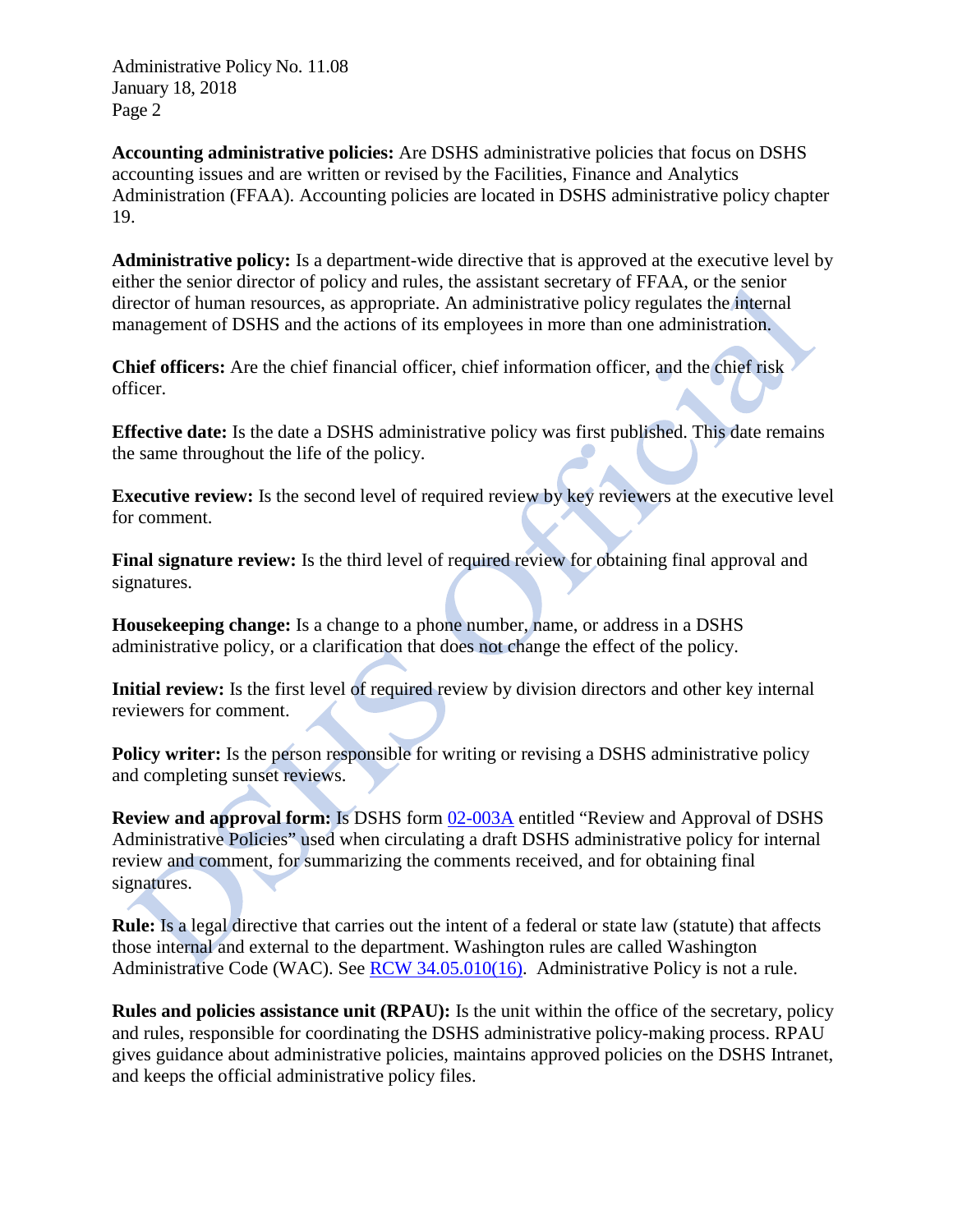Administrative Policy No. 11.08 January 18, 2018 Page 3

**Statute or Revised Code of Washington (RCW):** Is the compilation of all permanent laws now in force. It is a collection of session laws enacted by the legislature, and signed by the governor, or enacted via the initiative process. The official version of the RCW is published by the [Statute](http://leg.wa.gov/CodeReviser/pages/statute_law_committee.aspx)  [Law Committee](http://leg.wa.gov/CodeReviser/pages/statute_law_committee.aspx) and the [Code Reviser.](http://www1.leg.wa.gov/CodeReviser/)

**Sunset review:** Is a review that occurs at least every four years throughout the life of a DSHS administrative policy that determines the continued need for the policy, implements changes in applicable law, and ensures accuracy and clarity of the policy.

### **Policy Requirements**

### **A. Criteria for DSHS administrative policies**

- 1. A DSHS administrative policy must:
	- a. Regulate the internal management or the actions of DSHS employees in more than one administration.
	- b. Comply with [DSHS Style Guide](http://exec.dshs.wa.lcl/commdiv/pdf/22-1300.pdf) and the [AP standards of capitalization.](http://one.dshs.wa.lcl/Policies/PolicyDocuments/APStandardsofCapitalization.pdf)
	- c. Go through the department's three levels of review as described in [section B](#page-2-0) of this policy.
	- d. Be approved and signed by the appropriate signature authorities:
		- i. Chapter 18 human resource policies, AP 9.09 Wellness, and AP 15.15 Use of electronic messaging systems and the Internet require the signature of the senior director of human resources;
		- ii. Chapter 19 accounting policies require the signature of the assistant secretary of FFAA;
		- iii. All other policies require the signature of the senior director, office of policy and rules.
	- e. Be published on the department's administrative policy intranet SharePoint site where it is accessible to all employees.
	- f. Go through sunset review at least every four years as described in [Section D](#page-4-0) of this policy.
- 2. A DSHS administrative policy **is not** a statute, a rule, or a document intended to be relied upon or to create any substantive or procedural legal right enforceable in a court of law or administrative proceeding by any private party involved in matters with the Department of Social and Health Services.

### <span id="page-2-0"></span>**B. Process for creating, revising, rescinding and reviewing DSHS administrative policies**

The process for creating, revising, and rescinding administrative policies must include the following three levels of review. The online [DSHS Administrative Policy guide](http://one.dshs.wa.lcl/Policies/PolicyDocuments/AdministrativePolicyGuide.pdf) gives more detailed procedures and tools for this process.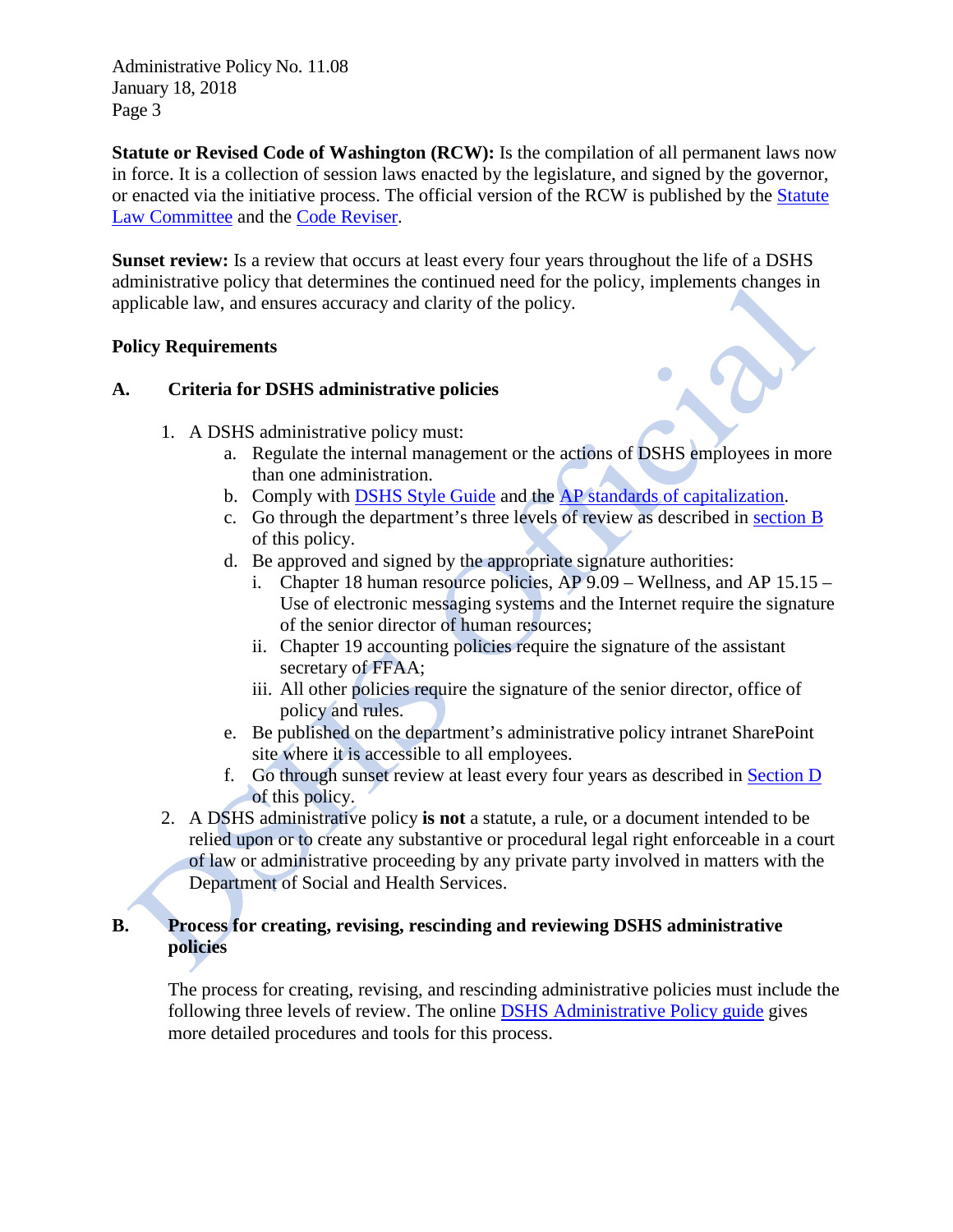- 1. **Initial review**. The initial review is the first formal review of a draft DSHS administrative policy. The policy writer must send a draft of the policy, and a review and approval form to the following or their designees:
	- a. Chief officers;
	- b. Senior directors;
	- c. DSHS division directors;
	- d. Deputy assistant secretaries;
	- e. The internal audit and consultation manager;
	- f. Board of appeals, chief review judge
	- g. The gay, lesbian, bisexual and transgender (GLBT) policy review appointee for each administration;
	- h. DSHS rules coordinator;
	- i. Human resource division labor relations staff;
	- j. The policy writer's assistant attorney general; and
	- k. Any other stakeholders as specifically required by the policy holder's administration or division.

Note: The [distribution list for initial review ListServ](mailto:DIVISIONDIRECTORS@LISTSERV.DSHS.WA.GOV) includes people listed above in 1 a through k. The policy writer must manually add their assistant attorney general and other stakeholders.

- 2. **Executive review**. The executive review is the second level of required review for administrative policies. The policy writer must send a draft of the policy, and the review and approval form to the following executive reviewers or their designees:
	- a. Deputy secretaries;
	- b. Assistant secretaries;
	- c. Chief officers;
	- d. Senior directors; and
	- e. RPAU staff.

Note: The [distribution list for executive review ListServ](mailto:DSHSASSISTANTSECRETARIES@LISTSERV.DSHS.WA.GOV) includes people listed above in 2 a through e.

#### 3. **Final signature review.** For the final review:

- a. The policy writer must submit electronically to RPAU the final draft Word version of the policy with a PDF version of the review and approval form signed by their division director or equivalent.
- b. RPAU will obtain final approval and publish policies on the [DSHS](http://one.dshs.wa.lcl/policies/Pages/default.aspx)  [Administrative Policy intranet website.](http://one.dshs.wa.lcl/policies/Pages/default.aspx)

### **C. Union involvement**

During initial review, the human resource division labor relations staff must review and may determine that it is appropriate to send the administrative policy to a DSHS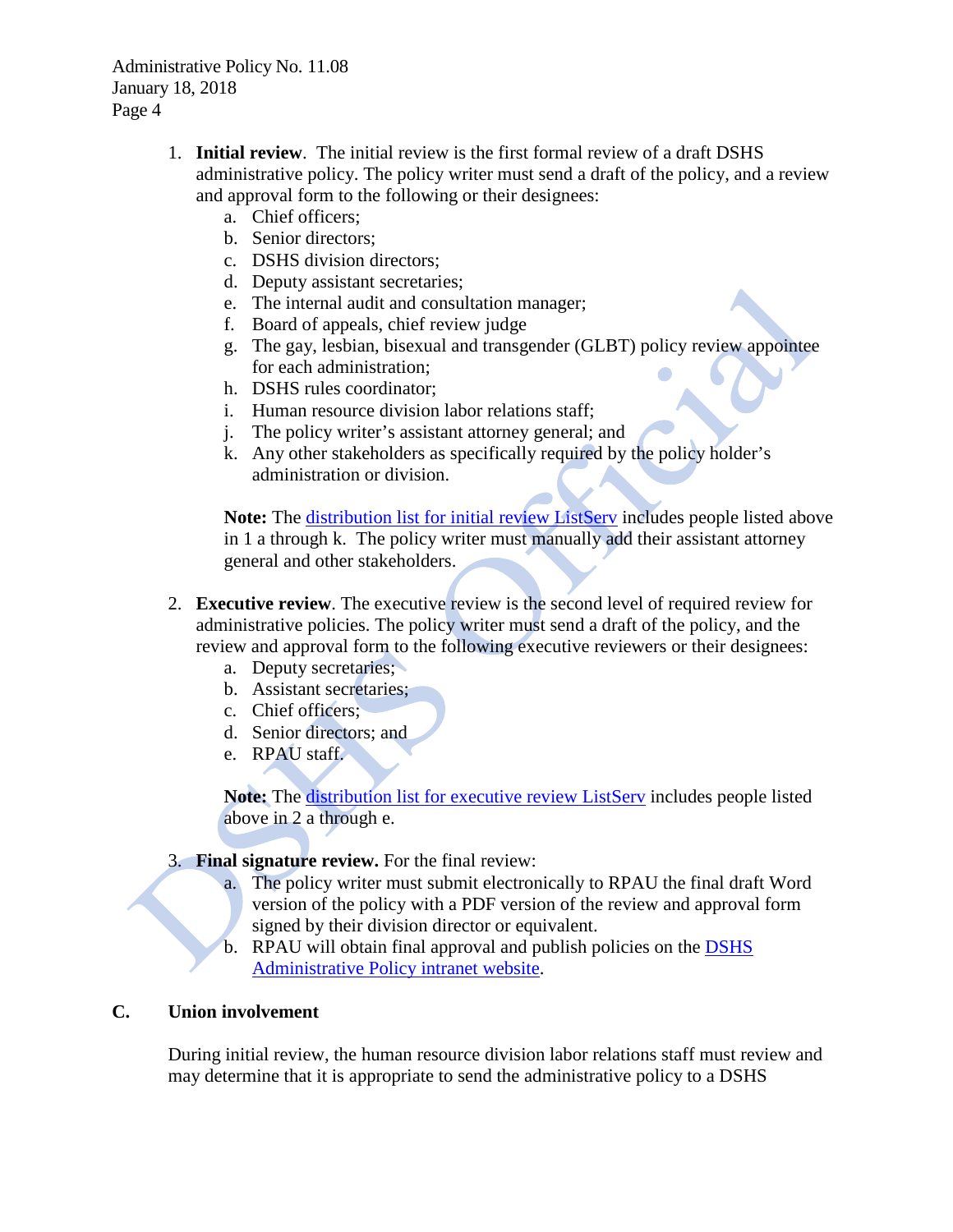employee union before the policy is finalized. Labor relations staff will notify the policy writer about their decision by contacting the policy writer directly.

If labor relations staff recommend union involvement, the policy writer must work with labor relations staff to either:

- Rewrite the policy; or
- Involve the union using protocol directed by labor relations staff.

#### <span id="page-4-0"></span>**D Sunset review for existing policies**

- 1. The policy writer must complete a sunset review for an existing administrative policy at least every four years. A policy writer may establish a sunset review schedule more frequently than four years, if necessary.
- 2. The policy writer may request an unlocked, unsigned Word version of the most current policy they wish to amend, or do a "save as" of the current policy from PDF to Word from the AP SharePoint.
- 3. For sunset review, all DSHS administrative policies must go through the entire review process, even if there are no proposed changes.
- 4. A business need may require a policy to be updated before the four year sunset review interval in which case a new sunset review date would be applied four years from the date revised.
- 5. An existing DSHS administrative policy remains in effect during the sunset review, policies do not automatically expire if the sunset review date is passed.

**Note:** HRD policies are subject to WAC and collective bargaining agreement effective dates and may be backdated or made retroactive.

### **E. Housekeeping changes**

- 1. Housekeeping changes may be made to an administrative policy without going through the initial or executive review process outlined in [section B](#page-2-0) above. The policy writer must obtain approval for the change from their division director or equivalent, and submit the revised policy to RPAU. See the online [Administrative](http://one.dshs.wa.lcl/Policies/PolicyDocuments/AdministrativePolicyGuide.pdf)  [Policy Guide](http://one.dshs.wa.lcl/Policies/PolicyDocuments/AdministrativePolicyGuide.pdf) for procedures on completing a housekeeping change.
- 2. The policy writer must request an unlocked, unsigned Word version of the most current policy they wish to amend.
- 3. Housekeeping changes do not result in a change to the revised date or the sunset review date on a policy.

**Note:** Certain typographical errors and website address updates may not require director approval. Contact RPAU to inquire about these types of changes.

### **F. Policy writers' responsibilities**

All policy writers must: